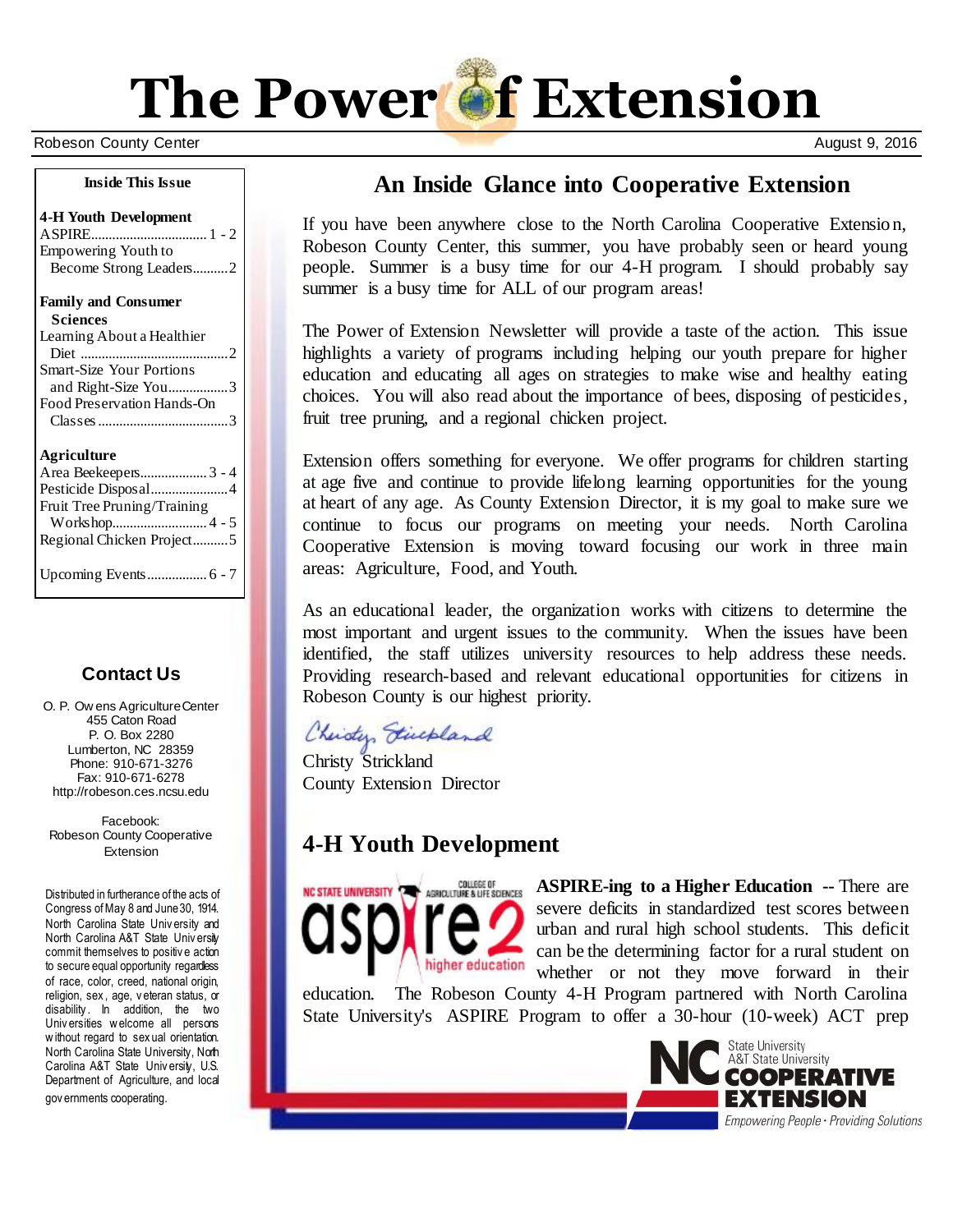course. The goal of the program is to assist rising sophomores, juniors, and seniors in test-taking strategies and reaffirm their basic skills to allow them to score two points higher on this standardized test. As part of the course, youth must take four practice tests, complete homework assignments, and practice strategies taught to them. Six students from three different Robeson County high schools took part in the class. Evaluation and Results - Student attendance and test scores were collected, and a written evaluation was also administered at the end of the program to garner feedback. Several students also reported their scores from taking the actual ACT test one week after the class ended. The first practice composite ACT scores ranged from 11 - 24 (average of 16). By the end of the 10-week course, the scores ranged from 17 - 25 with an average score just over 21 (an average increase of 5 points). In a written evaluation, the students said they felt much more confident to take the ACT and felt they had a significant increase in knowledge. Half of the students reported their actual ACT scores after taking the class and gained anywhere from 2 to as many as 11 points on their actual test scores, high enough to be competitive for college. Due to the impact of this program, we will be offering another class in the fall.

#### **Shea Ann DeJarnette, Extension 4-H Youth Development Agent**



**Empowering Youth to Become Strong Leaders** -- Parliamentary procedure and Robert Rules of Order are common guidelines used by almost all organizations to govern meetings. The lack of knowledge and understanding of these guidelines can result in anxiety and stress for adults as well as youth. Cooperative Extension's 4-H Program hosted a workshop for 26 youth on parliamentary procedure. The 4-H members were trained on voicing their opinions and making decisions in an orderly democratic way. Evaluation and Results - Part of the evaluation involved a parliamentary procedure simulation

which involved all participants. Evaluation revealed all 26 youth learned proper protocol of a meeting using parliamentary procedure. The workshop helped build self-confidence in the youth participants, which enables them to properly conduct 4-H County Council meetings or other business meetings. Teaching parliamentary procedure gives youth a needed skill set to become strong future leaders.

#### **Wendy Maynor, Extension 4-H Program Assistant**

## **Family and Consumer Sciences**

**Learning About a Healthier Diet** -- Over 30 percent of children in Robeson County are overweight or obese. Obesity in children increases the likelihood they will experience health problems later in life. To address this issue, Cooperative Extension's 4-H Expanded Food and Nutrition Education Program (EFNEP) delivered six nutrition classes to eight youth at the Robeson County Juvenile Detention Center. Youth learned how to read nutrition fact labels and how many teaspoons of sugar there is in soft drinks.



Evaluation and Results - During the last class, students shared some environmental changes they made such as not eating cereal that list sugar as the first ingredient, not drinking soft drinks, and make at least one recipe a month from the EFNEP cookbook. These few changes will have major results that may keep them from having serious health problems as an adult. Due to the success of this partnership, EFNEP will continue to partner with groups that encourage positive change in youth behaviors.

#### **Tamika McLean, Extension 4-H EFNEP Associate**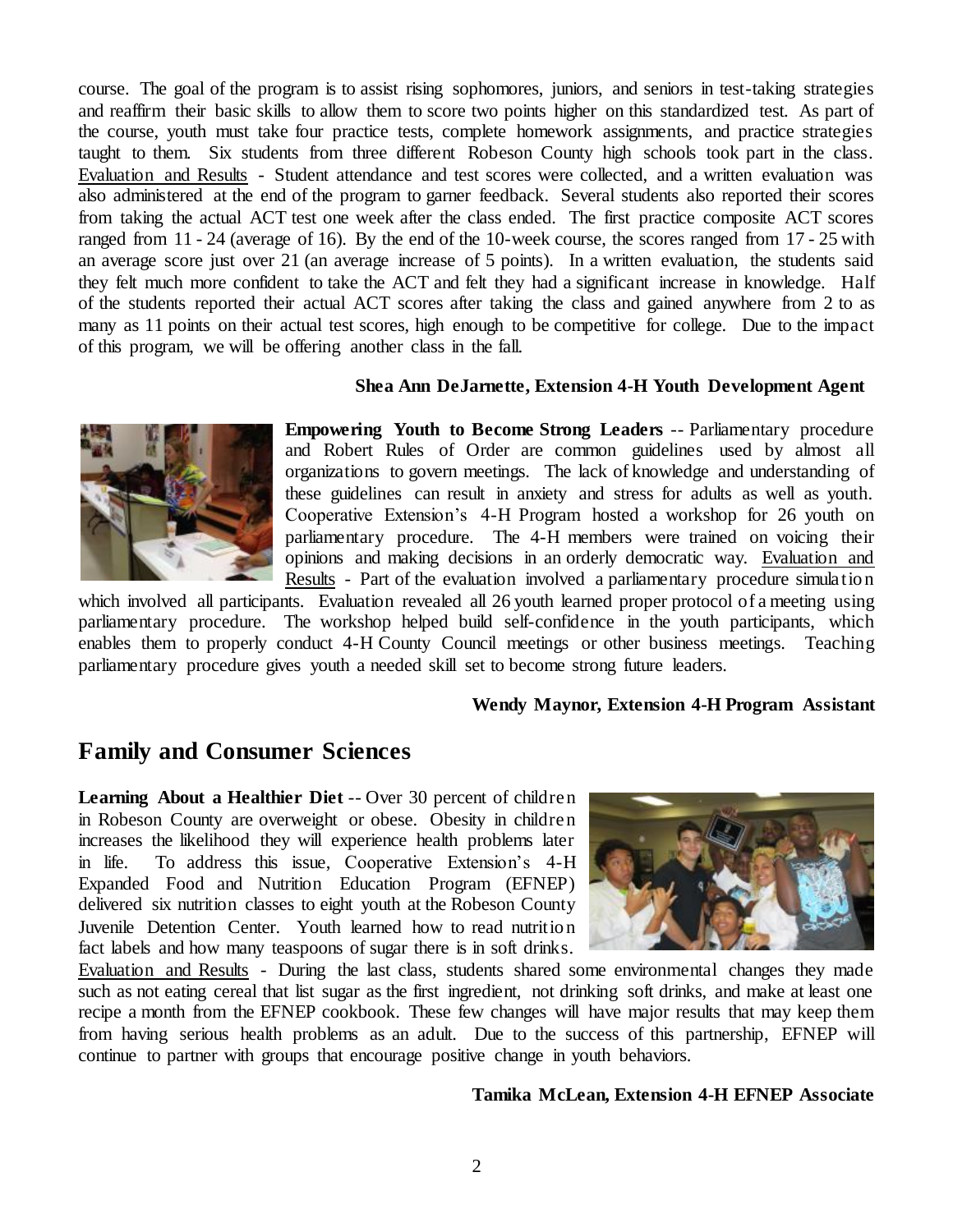

**Smart-Size Your Portions and Right-Size You --** Portion size has changed dramatically over the past 20 - 30 years. They keep getting bigger and bigger and are often more food than we really need. That's what is called "portion distortion." We get so used to large portions of food that when we see a "normal" portion, it looks too small. Portion sizes are not all that's gotten bigger — we've gotten bigger, too! There are more overweight Americans now than ever before. One reason for this is that we are eating larger portion sizes both at home and when we eat out. If we

manage our portions, or "smart-size" them by eating the right amount of food, our bodies will be the "right size." That's why the Cooperative Extension Adult Expanded Food and Nutrition Education Program (EFNEP) worked with a group of 18 participants from Southeastern Behavioral Healthcare in Lumberton to teach them about not only proper portion size but also to think about portion size before preparing meals. Evaluation and Results - A pre and post survey were conducted of all participants specifically asking, "How many of you think about portion control when you prepare your meals?" Of the 18 participants, only 4 raised their hands in the pre survey, or 22 percent of participants. In the post survey, 12 participants, or 66 percent, stated they will monitor their portion control more closely now. Smart sizing our portions and doing physical activity can help us maintain a healthy weight. Due to the impact of this program, we will continue to offer it in the future.

#### **Rosemary Crumb-Pipkin, Extension Adult EFNEP Assistant**

**Food Preservation Hands-On Classes --** Food-borne botulism is a rare disease with potentially deadly and paralytic consequences and is associated with improperly canned low-acid foods. According to a report from the Centers for Disease Control and Prevention, 30 percent of reported botulism cases (1996-2014) from homeprepared foods were from home-canned vegetables. These outbreaks usually occur due to lack of knowledge. In an effort to address this need, Cooperative Extension provided two hands-on food preservation workshops to 10 participants. Two participants attended both workshops. Evaluation and Results - A written evaluation was administered at the end of each workshop to all 10 participants. The evaluation



revealed 100 percent of participants improved skills in processing pickles, tomatoes, and salsa in a water bath. The evaluation also revealed 88 percent plan to begin using research-based recipes and safe food preservation techniques while the remaining 12 percent were already using research-based recipes and techniques to increase the safety of their food. By canning at home, participants are able to preserve fresh, local foods and feel a sense of pride in preserving their own food. Due to the success of these workshops, future food preservation classes will be offered. The consumer benefits with improved health from safe, healthy foods. Local growers who sell the produce also benefit with increased sales to canning consumers.

#### **Janice Fields, Extension Family and Consumer Sciences Agent**

## **Agriculture**



**Increasing Membership in the Robeson County Area Beekeepers Association --** Membership in the Robeson County Area Beekeepers Association has decreased in the past few years due to a lack of new beekeepers and visibility. In order to address these concerns, Cooperative Extension and the Robeson County Area Beekeepers conducted a Beginning Beekeepers School. This is the second consecutive year the school has been conducted after a six-year absence. Topics were taught by experienced beekeepers and provided attendees with the tools needed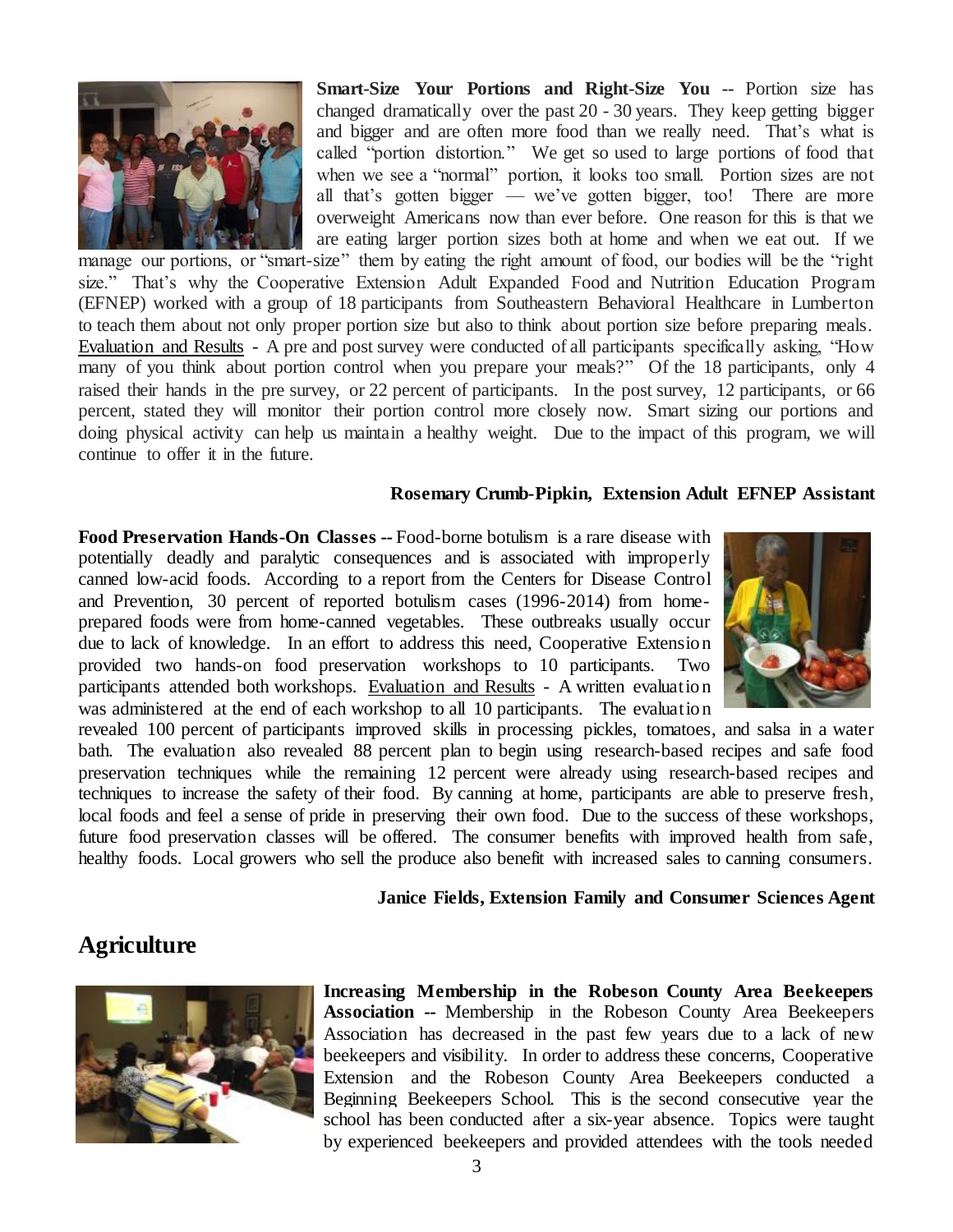to be successful. Evaluation and Results **-** The number of persons who attended and graduated from the school and became association members was one of the methods used to evaluate the success of the school. Also, after the completion of the school, participants completed an evaluation which included a pre and posttest. In 2015, a total of nine persons attended the school. Due to aggressive marketing of the school through news articles, E-mails, and brochures, the number participants increased this year to 18. The posttest indicated that 100 percent of the participants had gained the knowledge needed to be successful beekeepers. After attending the school, they became members of the Robeson County Area Beekeepers Association and were assigned a mentor. With the increased visibility and the number of new beekeepers, the association will continue to be viable.

#### **Nelson Brownlee, Extension Area Farm Management Agent**

**Pesticide Disposal Event Saves Thousands --** Inventories of unwanted pesticides (insecticides, fungicides, and herbicides) by pesticide applicators, including homeowners, need to be properly disposed of to prevent health and environmental hazards. Inventories of such products occur by accumulating partially used pesticides in storage from previous years, applicators retiring or no longer in business, or from individuals who acquire property with pesticides left in outbuildings. These individuals are burdened with finding ways to properly dispose of unwanted chemicals. Based on this need,



Cooperative Extension held a one-day pesticide disposal collection event in partnership with the North Carolina Department of Agriculture and Consumer Services's Pesticide Disposal Assistance Program. A certified contractor weighed and counted each container of pesticide as it was delivered the day of the collection event. Results - As a result of the free amnesty event, the certified contractor collected 346 containers for a total of 6,047 pounds of unwanted pesticides for proper disposal. Disposal of unwanted pesticides by private individuals would cost on average of \$7 per pound. The combined savings for all participants was \$42,329. Proper pesticide disposal contributes to the improvement of environmental and public health by keeping pesticides out of the environment and reducing the risk of pesticide exposure to all citizens.

#### **Mac Malloy, Extension Field Crops Agent**



**Fruit Tree Pruning/Training Workshop --** Southeastern North Carolina is primarily rural with a high poverty rate and a high obesity rate. Agriculture is a primary economic indicator in the area. In the last decade, there has been a move from row crop farms to alternative/local food crops. Working with producers and consumers to gain gardening skills and food preservation skills (to expand the longevity of fresh, local foods), we can increase that economic impact. We hope to help them increase sales and encourage them to

implement new practices that will increase yields and product quality which will impact their customer base, increase the individual producers' sustainability, and directly affect the health of the residents of the county for the better. Cumberland, Bladen, and Robeson horticultural agents joined together to offer a Regional Fruit Tree Pruning/Training Workshop partnering with NCSU Extension Specialist Dr. Mike Parker and Geraldine's Peaches and Produce in Robeson County. Evaluation and Results **-** Thirty of the 38 participants completed a program evaluation. One hundred percent gained knowledge on how to prune an open vase form peach tree. Ninety-seven percent gained knowledge on proper spacing of lateral branches in apple and pear trees. Ninety-four percent increased knowledge on training for a central leader, reasons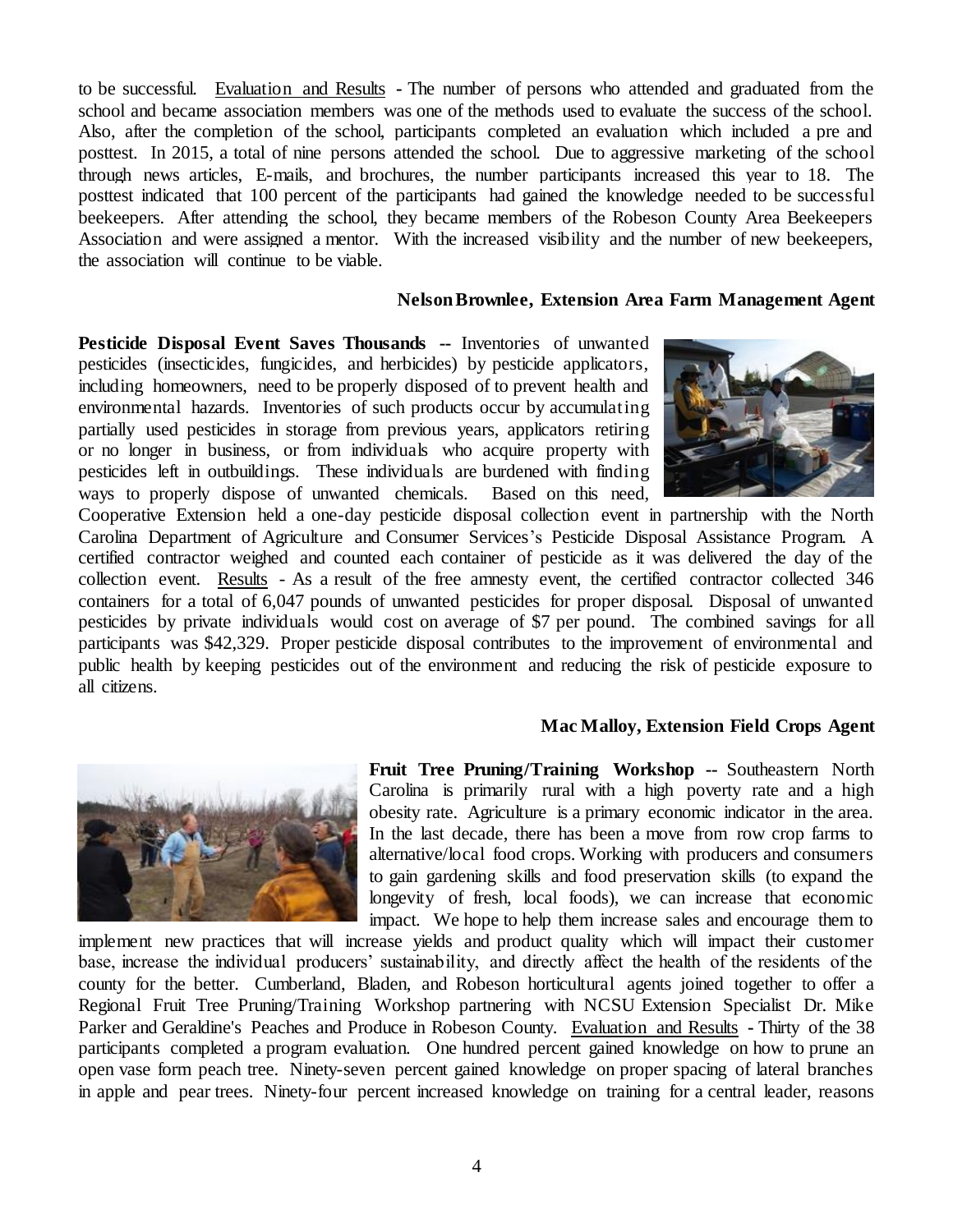to prune, and the proper time to prune. After the program, 91 percent will now plan pruning time to optimize tree health and fruit production. One hundred percent of the respondents would recommend this training to others. When asked of any value saved or potential gain by increased fruit production, the responses averaged over \$200.

## **Mack Johnson, Extension Horticultural Agent**



**2016 Regional Chicken Project --** There is a growing interest in youth to participate in small animal projects. Chicken projects create a more affordable livestock showing option in comparison to the larger species. Cooperative Extension knows the value of livestock projects and the life skills they provide for children. As a collaborative effort between Extension/4-H and school ag education classes (FFA), livestock and 4-H agents from eight counties offered the chicken project. Participants could choose between raising laying hens or broilers. Broilers could be given back to be processed and donated to a food bank. The goal was to provide lessons in raising chickens, showing chickens,

recordkeeping, and money management. There were 112 participants who signed up and 89 participated in the show. Youth raised laying hen chicks from three days of age to four months of age and broiler chicks from three days of age to seven weeks of age. There was an organized showmanship contest, breed show, and recordbook contest. Youth attended two mandatory training sessions. Cape Fear Farm Credit provided financial support for this project, including prize money. Prize money in the amount of \$420 was given out to those participants who placed in the top three in each category. Evaluation and Results - Data was collected through an online evaluation prior to the show, with 87 people completing it. An evaluation was also given at the show and completed by 44 people after the project was finished. Ninety-eight percent were very satisfied or satisfied with the overall experience of the project. Evaluations showed that 90 percent of youth improved on responsibility and work ethic, 84 percent improved on communication skills, and 96 percent learned new ideas on raising and showing chickens. Some quotes from participants were: they "could learn about chickens and still have fun" and "my favorite part was actually getting to work with the chickens; hands-on learning is the easiest way for me to learn." A parent said, "what I like best is the opportunity for my child to learn more about chickens and the responsibilities that go along with caring for animals."

### **Taylor Chavis, Extension Livestock Agent**

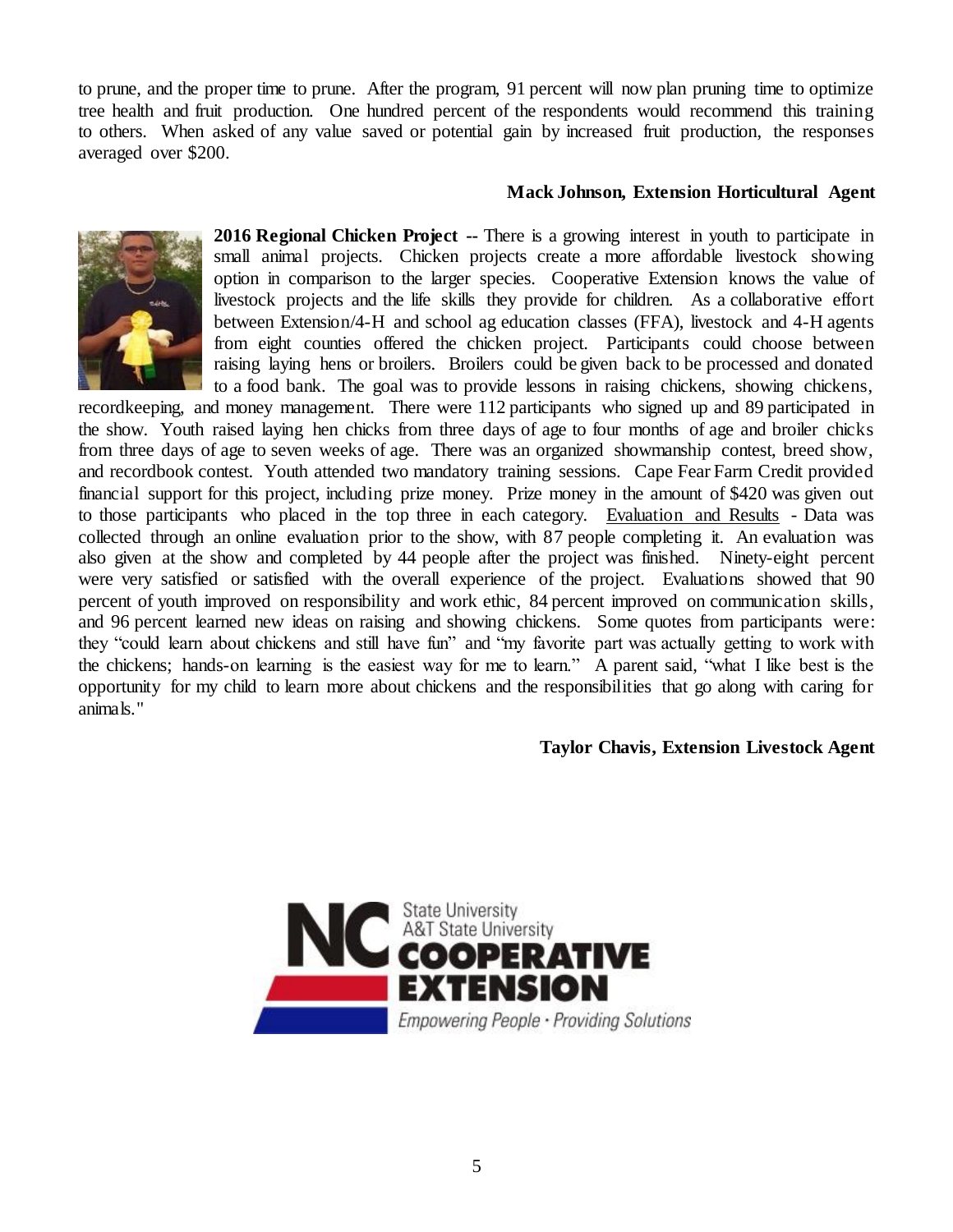# **Upcoming Events**

| <b>WHEN</b>                                                                                | <b>WHAT</b>                                                                                                                                                                                              | <b>WHERE</b>                                                                        | <b>CALL TO</b><br><b>REGISTER</b>                |
|--------------------------------------------------------------------------------------------|----------------------------------------------------------------------------------------------------------------------------------------------------------------------------------------------------------|-------------------------------------------------------------------------------------|--------------------------------------------------|
| August 16 - 17<br>8:45 a.m. - 5:00 p.m.<br>August 18 - Review<br>August 22 - Exam          | ServSafe Food Safety Certification Training                                                                                                                                                              | O. P. Owens Agriculture Center                                                      | Janice Fields<br>671-3276<br>Deadline has passed |
| August 16                                                                                  | Robeson County Area Beekeepers                                                                                                                                                                           | O. P. Owens Agriculture Center                                                      | Nelson Brownlee                                  |
| 6:30 - 8:30 p.m.                                                                           | <b>Association Meeting</b>                                                                                                                                                                               |                                                                                     | 671-3276                                         |
| <b>Starts August 20</b>                                                                    | ASPIRE - ACT Prep Program -- Go to<br>http://harvest.cals.ncsu.edu/cals-academic-<br>programs/paths-to-cals/aspire-program/ for<br>an application and to see a complete<br>schedule. Deadline: August 12 | O. P. Owens Agriculture Center                                                      | Shea Ann DeJarnette<br>671-3276                  |
| August 22                                                                                  | 4-H 4-County Master Volunteer Training                                                                                                                                                                   | Hoke County Center                                                                  | Shea Ann DeJarnette                              |
| $6:30 - 8:00$ p.m.                                                                         |                                                                                                                                                                                                          | 116 West Prospect Avenue, Raeford                                                   | 671-3276                                         |
| August 25                                                                                  | Small Farm Outreach Meeting: Linking                                                                                                                                                                     | <b>Bladen County Center</b>                                                         | Nelson Brownlee                                  |
| 1:30 - 5:00 p.m.                                                                           | Resources to Farmers and Landowners                                                                                                                                                                      | 450 Smith Circle Drive, Elizabethtown                                               | 671-3276                                         |
| August 27                                                                                  | 4-H ACE College for Volunteers                                                                                                                                                                           | Cumberland County Center                                                            | Shea Ann DeJarnette                              |
| Time TBD                                                                                   |                                                                                                                                                                                                          | 301 East Mountain Drive, Fayetteville                                               | 671-3276                                         |
| September 1                                                                                | Goat Club Meeting                                                                                                                                                                                        | Hoke County Center                                                                  | Taylor Chavis                                    |
| 7:00 - 9:00 p.m.                                                                           |                                                                                                                                                                                                          | 116 West Prospect Avenue, Raeford                                                   | 671-3276                                         |
| September 12                                                                               | Robeson County Master Gardeners                                                                                                                                                                          | O. P. Owens Agriculture Center                                                      | Mack Johnson                                     |
| 10:00 - 11:00 a.m.                                                                         | <b>Association Meeting</b>                                                                                                                                                                               |                                                                                     | 671-3276                                         |
| September 12                                                                               | 4-H County Council and Volunteer Leaders'                                                                                                                                                                | To Be Determined                                                                    | Wendy Maynor                                     |
| 6:00 - 8:00 p.m.                                                                           | <b>Association Elections</b>                                                                                                                                                                             |                                                                                     | 671-3276                                         |
| September 19                                                                               | 4-H 4-County Master Volunteer Training                                                                                                                                                                   | Moore County Center                                                                 | Shea Ann DeJarnette                              |
| $6:30 - 8:00$ p.m.                                                                         |                                                                                                                                                                                                          | 707 Pinehurst Avenue, Carthage                                                      | 671-3276                                         |
| September 20 - 21<br>8:45 a.m. - 5:00 p.m.<br>September 22 - Review<br>September 26 - Exam | ServSafe Food Safety Certification Training<br>\$125 (check or money order only) until<br>deadline; \$140 after deadline<br>Fee Deadline: August 30<br><b>Final Class Deadline: September 6</b>          | O. P. Owens Agriculture Center                                                      | Janice Fields<br>671-3276                        |
| September 20                                                                               | Robeson County Area Beekeepers                                                                                                                                                                           | O. P. Owens Agriculture Center                                                      | Nelson Brownlee                                  |
| 6:30 - 8:30 p.m.                                                                           | <b>Association Meeting</b>                                                                                                                                                                               |                                                                                     | 671-3276                                         |
| September 27<br>10:00 a.m. - 3:00 p.m.                                                     | Pesticide Recertification Training<br>10 - 12, Private Applicator V<br>1 - 3, Private Applicator X and Commercial<br>A, B, D, G, H, I, K, L, M, N, O, and T                                              | O. P. Owens Agriculture Center                                                      | Mac Malloy<br>671-3276                           |
| September 29-October 8                                                                     | Robeson Regional Agricultural Fair                                                                                                                                                                       | <b>Robeson County Fairgrounds</b><br>3750 Martin Luther King Jr. Drive<br>Lumberton |                                                  |
| October 6                                                                                  | Goat Club Meeting                                                                                                                                                                                        | Hoke County Center                                                                  | Taylor Chavis                                    |
| $7:00 - 9:00$ p.m.                                                                         |                                                                                                                                                                                                          | 116 West Prospect Avenue, Raeford                                                   | 671-3276                                         |
| October 10                                                                                 | Robeson County Master Gardeners                                                                                                                                                                          | O. P. Owens Agriculture Center                                                      | Mack Johnson                                     |
| $10:00 - 11:00$ a.m.                                                                       | <b>Association Meeting</b>                                                                                                                                                                               |                                                                                     | 671-3276                                         |
| October 18                                                                                 | Robeson County Area Beekeepers                                                                                                                                                                           | O. P. Owens Agriculture Center                                                      | Nelson Brownlee                                  |
| 6:30 - 8:30 p.m.                                                                           | <b>Association Meeting</b>                                                                                                                                                                               |                                                                                     | 671-3276                                         |
| October 21<br>$6:30 - 8:30$ p.m.                                                           | 4-H Volunteer Appreciation Banquet                                                                                                                                                                       | O. P. Owens Agriculture Center                                                      | Wendy Maynor<br>671-3276                         |
| November 1 - 2<br>8:45 a.m. - 5:00 p.m.<br>November 3 - Review<br>November 4 or 7 - Exam   | ServSafe Food Safety Certification Training<br>\$125 (check or money order only) until<br>deadline; \$140 after deadline<br><b>Fee Deadline: October 11</b><br><b>Final Class Deadline: October 18</b>   | O. P. Owens Agriculture Center                                                      | Janice Fields<br>671-3276                        |
| November 3                                                                                 | Goat Club Meeting                                                                                                                                                                                        | Hoke County Center                                                                  | Taylor Chavis                                    |
| $7:00 - 9:00$ p.m.                                                                         |                                                                                                                                                                                                          | 116 West Prospect Avenue, Raeford                                                   | 671-3276                                         |
| November 14                                                                                | Robeson County Master Gardeners                                                                                                                                                                          | O. P. Owens Agriculture Center                                                      | Mack Johnson                                     |
| $10:00 - 11:00$ a.m.                                                                       | <b>Association Meeting</b>                                                                                                                                                                               |                                                                                     | 671-3276                                         |